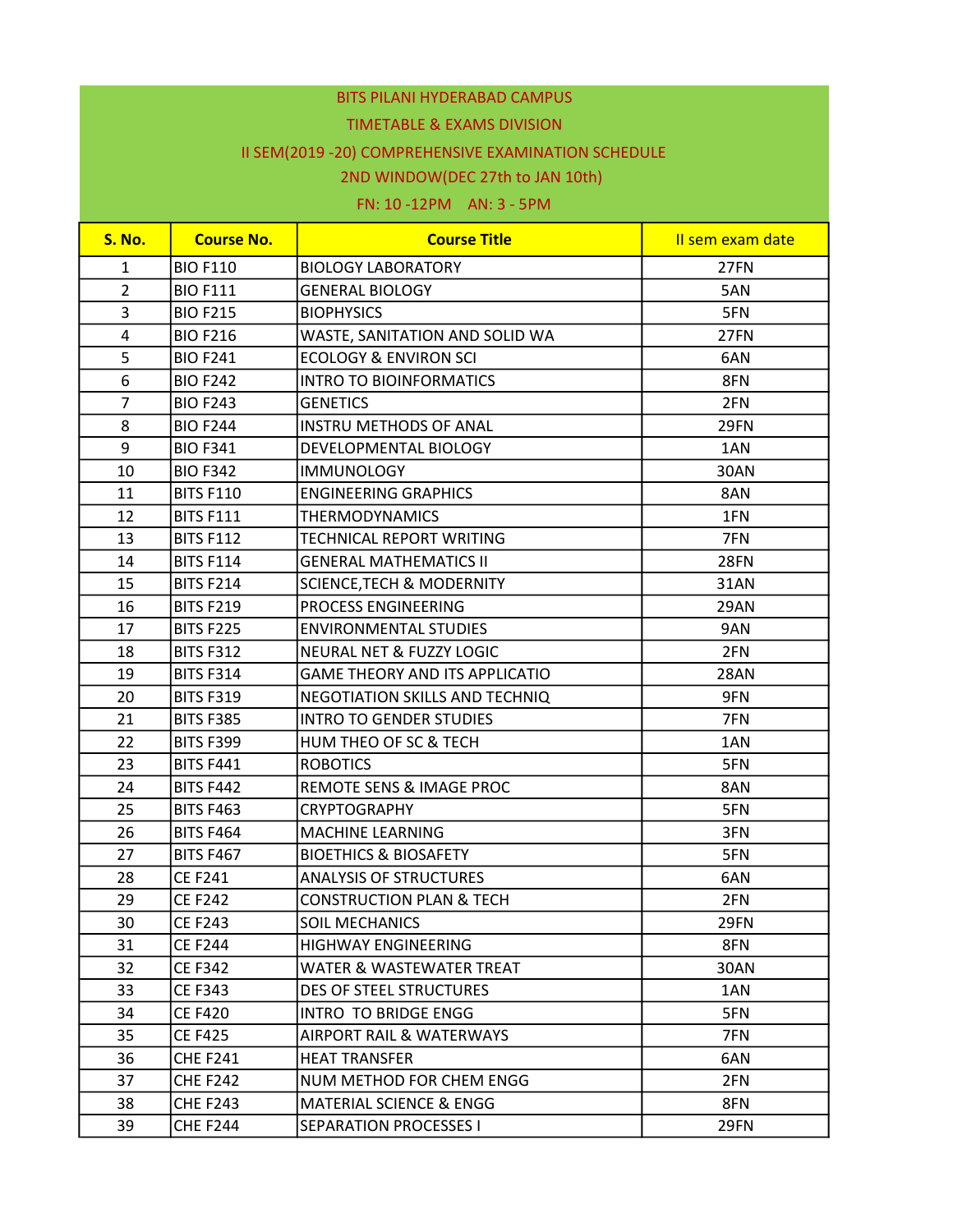#### TIMETABLE & EXAMS DIVISION

## II SEM(2019 -20) COMPREHENSIVE EXAMINATION SCHEDULE

### 2ND WINDOW(DEC 27th to JAN 10th)

| <b>S. No.</b> | <b>Course No.</b> | <b>Course Title</b>                   | Il sem exam date |
|---------------|-------------------|---------------------------------------|------------------|
| 40            | <b>CHE F341</b>   | <b>CHEMICAL ENGG LAB II</b>           | 27FN             |
| 41            | <b>CHE F342</b>   | <b>PROCESS DYN &amp; CONTROL</b>      | 30AN             |
| 42            | <b>CHE F343</b>   | <b>PROCESS DES PRINCIPLE II</b>       | 1AN              |
| 43            | <b>CHE F419</b>   | <b>CHEMICAL PROCESS TECH</b>          | 6FN              |
| 44            | <b>CHE F498</b>   | <b>COLLOIDS AND INTERFACE ENGINEE</b> | 2AN              |
| 45            | CHEM F110         | <b>CHEMISTRY LABORATORY</b>           | 27FN             |
| 46            | CHEM F111         | <b>GENERAL CHEMISTRY</b>              | 5AN              |
| 47            | CHEM F241         | <b>INORGANIC CHEMISTRY II</b>         | 2FN              |
| 48            | CHEM F242         | <b>CHEMICAL EXPER I</b>               | 8FN              |
| 49            | CHEM F243         | <b>ORGANIC CHEMISTRY II</b>           | 6AN              |
| 50            | CHEM F244         | PHYSICAL CHEMISTRY III                | 29FN             |
| 51            | CHEM F327         | ELECTROCHEM FUNDA & APPL              | 8AN              |
| 52            | CHEM F329         | <b>ANALYTICAL CHEMISTRY</b>           | 7FN              |
| 53            | CHEM F341         | <b>CHEMICAL EXPER II</b>              | 5FN              |
| 54            | CHEM F342         | ORGANIC CHEMISTRY IV                  | 30AN             |
| 55            | CHEM F343         | <b>INORGANIC CHEMISTRY III</b>        | 1AN              |
| 56            | CHEM G552         | <b>ADV INORGANIC CHEMISTRY</b>        | <b>28AN</b>      |
| 57            | <b>CS F111</b>    | COMPUTER PROGRAMMING                  | 30FN             |
| 58            | <b>CS F211</b>    | DATA STRUCTURES & ALGO                | 2FN              |
| 59            | <b>CS F212</b>    | DATABASE SYSTEMS                      | 8FN              |
| 60            | <b>CS F213</b>    | OBJECT ORIENTED PROG                  | 7FN              |
| 61            | <b>CSF241</b>     | MICROPROC & INTERFACING               | 29FN             |
| 62            | <b>CS F303</b>    | <b>COMPUTER NETWORKS</b>              | 4AN              |
| 63            | <b>CS F342</b>    | <b>COMPUTER ARCHITECTURE</b>          | 6FN              |
| 64            | <b>CSF363</b>     | <b>COMPILER CONSTRUCTION</b>          | <b>28AN</b>      |
| 65            | <b>CS F364</b>    | DESIGN & ANAL OF ALGO                 | 8AN              |
| 66            | <b>CSF372</b>     | <b>OPERATING SYSTEMS</b>              | 8AN              |
| 67            | <b>CS F407</b>    | ARTIFICIAL INTELLIGENCE               | 2AN              |
| 68            | <b>CS F415</b>    | <b>DATA MINING</b>                    | 6FN              |
| 69            | <b>CS F441</b>    | SEL TOPICS FROM COMP SC               | 2AN              |
| 70            | <b>ECE F241</b>   | MICROPROC & INTERFACING               | 29FN             |
| 71            | <b>ECE F242</b>   | <b>CONTROL SYSTEMS</b>                | 2FN              |
| 72            | <b>ECE F243</b>   | SIGNALS & SYSTEMS                     | 6AN              |
| 73            | <b>ECE F244</b>   | MICROELECTRONIC CIRCUITS              | 8FN              |
| 74            | <b>ECE F341</b>   | <b>ANALOG ELECTRONICS</b>             | 4AN              |
| 75            | <b>ECE F343</b>   | <b>COMMUNICATION NETWORKS</b>         | <b>28AN</b>      |
| 76            | <b>ECE F344</b>   | <b>INFO THEORY &amp; CODING</b>       | 1AN              |
| 77            | ECON F211         | PRINCIPLES OF ECONOMICS               | 31FN             |
| 78            | ECON F212         | FUNDA OF FIN AND ACCOUNT              | 3FN              |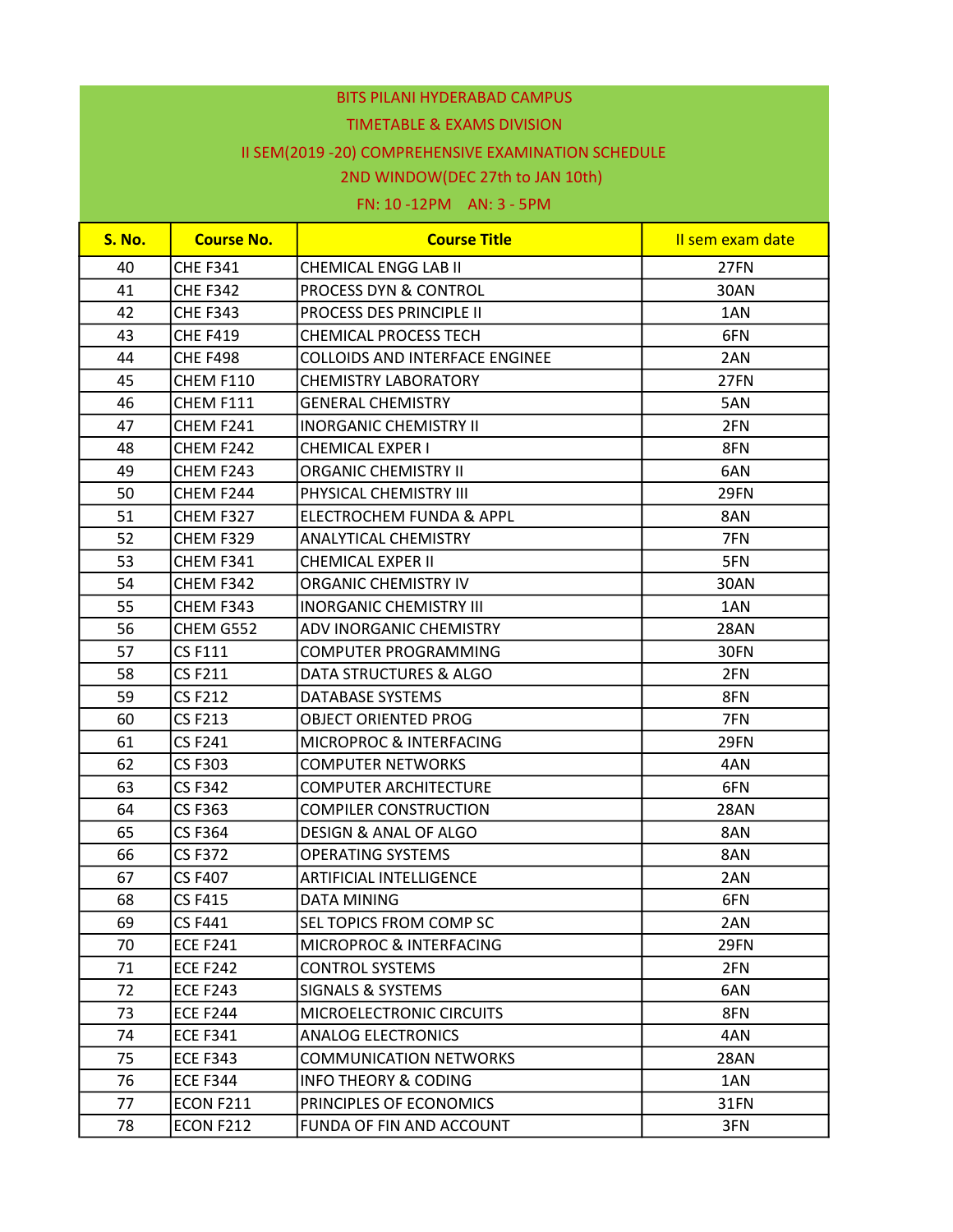#### TIMETABLE & EXAMS DIVISION

## II SEM(2019 -20) COMPREHENSIVE EXAMINATION SCHEDULE

### 2ND WINDOW(DEC 27th to JAN 10th)

| <b>S. No.</b> | <b>Course No.</b> | <b>Course Title</b>                 | Il sem exam date |
|---------------|-------------------|-------------------------------------|------------------|
| 79            | ECON F241         | <b>ECONOMETRIC METHODS</b>          | 6AN              |
| 80            | ECON F242         | <b>MICROECONOMICS</b>               | 2FN              |
| 81            | ECON F243         | <b>MACROECONOMICS</b>               | 29FN             |
| 82            | ECON F244         | ECONOMIC OF GROWTH & DEV            | 8FN              |
| 83            | ECON F314         | <b>INDUSTRIAL ECONOMICS</b>         | 7AN              |
| 84            | <b>ECON F315</b>  | FINANCIAL MANAGEMENT                | 3FN              |
| 85            | ECON F341         | PUBLIC FIN THEO & POLICY            | 30AN             |
| 86            | ECON F342         | <b>APPLIED ECONOMETRICS</b>         | 1AN              |
| 87            | ECON F343         | ECONOMIC ANAL OF PUB POL            | 5FN              |
| 88            | ECON F354         | DERIVATIVES & RISK MGMT             | 7FN              |
| 89            | <b>ECON F355</b>  | <b>BUSS ANAL &amp; VALUATION</b>    | 6FN              |
| 90            | ECON F411         | PROJECT APPRAISAL                   | 8AN              |
| 91            | ECON F412         | <b>SECUR ANAL &amp; PORTFOL MGT</b> | 3AN              |
| 92            | ECON F414         | <b>CREAT &amp; LEAD ENTREP ORGN</b> | 5FN              |
| 93            | ECON F434         | <b>INTERNATIONAL BUSINESS</b>       | 6FN              |
| 94            | ECON F435         | <b>MARKETING RESEARCH</b>           | 8AN              |
| 95            | <b>EEE F111</b>   | <b>ELECTRICAL SCIENCES</b>          | 1FN              |
| 96            | <b>EEE F241</b>   | MICROPROC & INTERFACING             | 29FN             |
| 97            | <b>EEE F242</b>   | <b>CONTROL SYSTEMS</b>              | 2FN              |
| 98            | <b>EEE F243</b>   | <b>SIGNALS &amp; SYSTEMS</b>        | 6AN              |
| 99            | <b>EEE F244</b>   | MICROELECTRONIC CIRCUITS            | 8FN              |
| 100           | <b>EEE F245</b>   | <b>CONTROL SYSTEMS LABORATORY</b>   | 27FN             |
| 101           | <b>EEE F312</b>   | POWER SYSTEMS                       | 1AN              |
| 102           | <b>EEE F411</b>   | <b>INTERNET OF THINGS</b>           | 5FN              |
| 103           | <b>EEE F435</b>   | DIGITAL IMAGE PROCESSING            | 6FN              |
| 104           | <b>FIN F311</b>   | DERIVATIVES & RISK MGMT             | 7FN              |
| 105           | <b>FIN F313</b>   | <b>SECUR ANAL &amp; PORTFOL MGT</b> | 3AN              |
| 106           | <b>FIN F315</b>   | <b>FINANCIAL MANAGEMENT</b>         | 3FN              |
| 107           | <b>FIN F414</b>   | FINANCIAL RISK ANALYTICS & M        | 10FN             |
| 108           | GS F211           | MOD POLITICAL CONCEPTS              | 7FN              |
| 109           | GS F213           | <b>DEVELOPMENT THEORIES</b>         | 7AN              |
| 110           | GS F223           | <b>INTRO TO MASS COMM</b>           | 8AN              |
| 111           | GS F234           | DEVELOPMENT ECONOMICS               | 31AN             |
| 112           | GS F241           | <b>CREATIVE WRITING</b>             | 1AN              |
| 113           | GS F242           | <b>CULTURAL STUDIES</b>             | 28AN             |
| 114           | GS F245           | <b>EFFECTIVE PUBLIC SPEAK</b>       | 31AN             |
| 115           | GS F332           | <b>CONTEMPORARY INDIA</b>           | 4AN              |
| 116           | GS F333           | PUBLIC ADMINISTRATION               | 1AN              |
| 117           | <b>HSS F222</b>   | <b>LINGUISTICS</b>                  | 1AN              |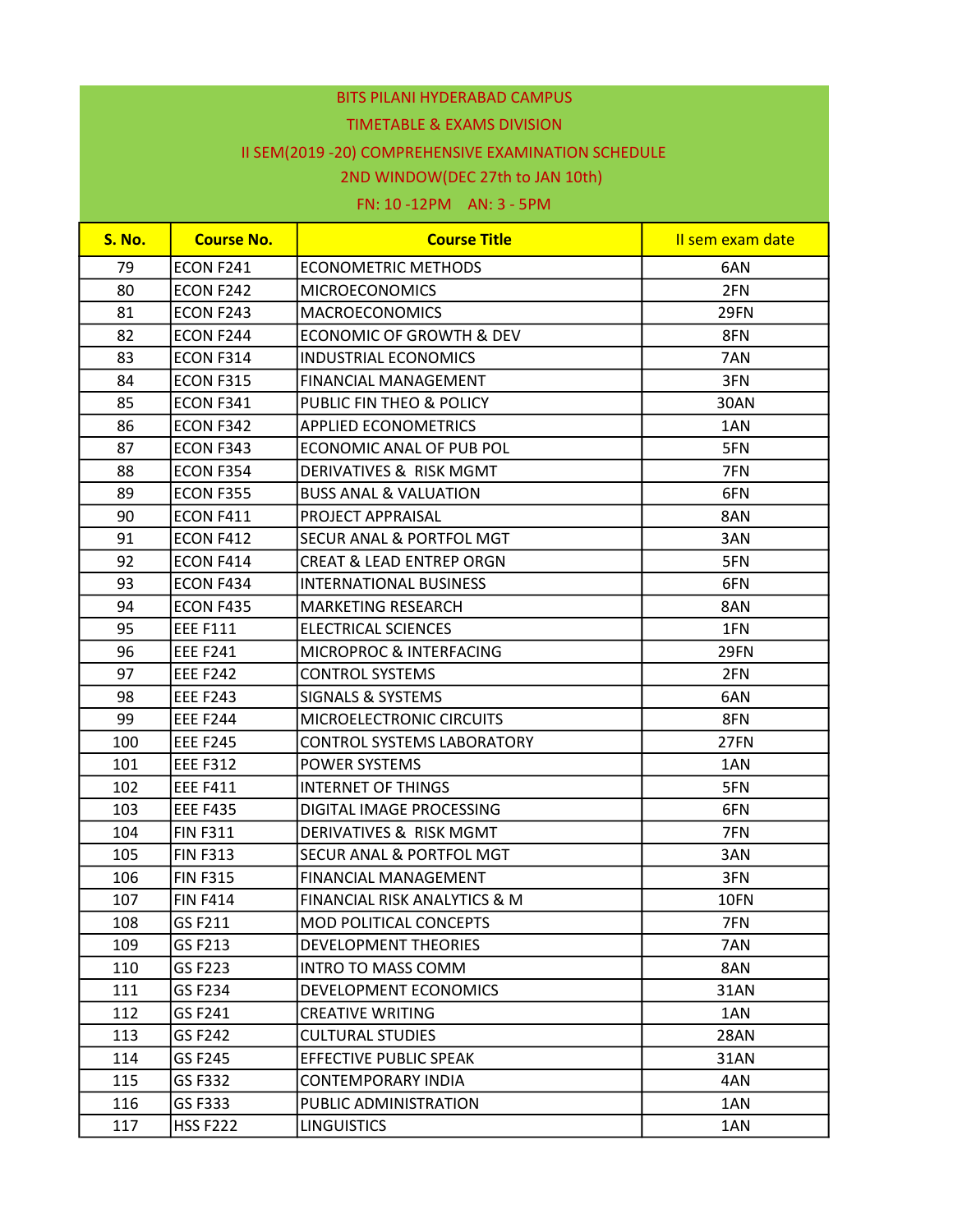#### TIMETABLE & EXAMS DIVISION

# II SEM(2019 -20) COMPREHENSIVE EXAMINATION SCHEDULE

### 2ND WINDOW(DEC 27th to JAN 10th)

| <b>S. No.</b> | <b>Course No.</b> | <b>Course Title</b>                | Il sem exam date |
|---------------|-------------------|------------------------------------|------------------|
| 118           | <b>HSS F235</b>   | <b>INTRODUCOTRY PHILOSOPHY</b>     | 30AN             |
| 119           | <b>HSS F242</b>   | INTRODUCTION TO PHONOLOGY          | 31AN             |
| 120           | <b>HSS F243</b>   | INTRODUCTION TO CRITICAL PEDAG     | 4AN              |
| 121           | <b>HSS F246</b>   | PHILOSOPHY OF NAGARJUNA            | 4AN              |
| 122           | <b>HSS F328</b>   | HUMAN RESOURCE DEVELOP             | 1AN              |
| 123           | <b>HSS F334</b>   | SRIMAD BHAGAVAD GITA               | 1AN              |
| 124           | <b>HSS F335</b>   | <b>LITERARY CRITICISM</b>          | 30AN             |
| 125           | <b>HSS F340</b>   | POST COLONIAL LITERATURE           | 1AN              |
| 126           | <b>HSS F361</b>   | URBAN POLICY AND GOVERNANCE        | 1AN              |
| 127           | <b>HSS F363</b>   | DISASTER AND DEVELOPMENT           | 10FN             |
| 128           | <b>INSTR F241</b> | MICROPROC & INTERFACING            | 29FN             |
| 129           | <b>INSTR F242</b> | <b>CONTROL SYSTEMS</b>             | 2FN              |
| 130           | <b>INSTR F243</b> | <b>SIGNALS &amp; SYSTEMS</b>       | 6AN              |
| 131           | <b>INSTR F244</b> | MICROELECTRONIC CIRCUITS           | 8FN              |
| 132           | <b>INSTR F342</b> | <b>POWER ELECTRONICS</b>           | 30AN             |
| 133           | <b>INSTR F343</b> | <b>INDUS INSTRUMENT &amp; CONT</b> | 1AN              |
| 134           | IS F311           | <b>COMPUTER GRAPHICS</b>           | 1AN              |
| 135           | IS F341           | <b>SOFTWARE ENGINEERING</b>        | 7FN              |
| 136           | IS F462           | NETWORK PROGRAMMING                | 5FN              |
| 137           | <b>MATH F112</b>  | <b>MATHEMATICS II</b>              | 4FN              |
| 138           | <b>MATH F113</b>  | PROBABILITY & STATISTICS           | <b>28FN</b>      |
| 139           | MATH F213         | <b>DISCRETE MATHEMATICS</b>        | 7FN              |
| 140           | MATH F241         | <b>MATHEMATICAL METHODS</b>        | 2FN              |
| 141           | MATH F242         | <b>OPERATIONS RESEARCH</b>         | 8FN              |
| 142           | MATH F243         | <b>GRAPHS AND NETWORKS</b>         | 29FN             |
| 143           | MATH F244         | <b>MEASURE &amp; INTEGRATION</b>   | 6AN              |
| 144           | MATH F341         | INTRO TO FUNCTIONAL ANAL           | 30AN             |
| 145           | MATH F342         | DIFFERENTIAL GEOMETRY              | 1AN              |
| 146           | MATH F343         | PARTIAL DIFF EQUATIONS             | 5FN              |
| 147           | MATH F353         | STATISTICAL INFER & APP            | 7FN              |
| 148           | MATH F471         | NONLINEAR OPTIMIZATION             | 8AN              |
| 149           | MATH F481         | <b>COMMUTATIVE ALGEBRA</b>         | 7FN              |
| 150           | <b>MEF110</b>     | <b>WORKSHOP PRACTICE</b>           | 8AN              |
| 151           | <b>MEF241</b>     | MACHINE DESIGN & DRAWING           | 29FN             |
| 152           | <b>ME F242</b>    | <b>IC ENGINES</b>                  | 2FN              |
| 153           | <b>ME F243</b>    | <b>PRODUCTION TECHNIQUES I</b>     | 8FN              |
| 154           | <b>MEF244</b>     | KIN & DYN OF MACHINES              | 6AN              |
| 155           | <b>MEF341</b>     | PRIMEMOVERS & FLUID MACH           | 30AN             |
| 156           | <b>MEF342</b>     | <b>COMPUTER AIDED DESIGN</b>       | 1AN              |